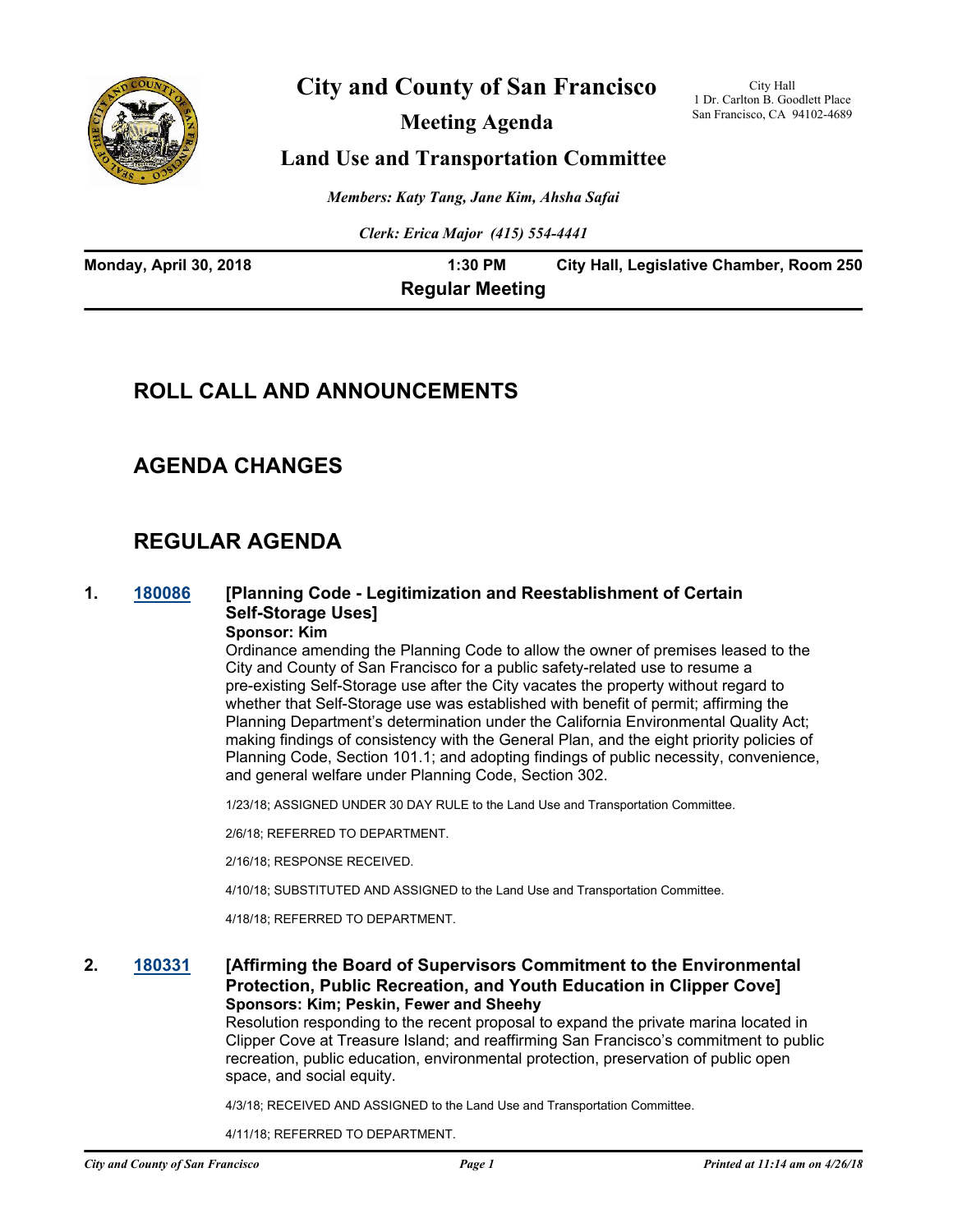### **3. [180089](http://sfgov.legistar.com/gateway.aspx?m=l&id=32958) [Transportation Code - Board of Supervisors Review of Certain Municipal Transportation Agency Decisions] Sponsors: Safai; Peskin**

Ordinance amending Division I of the Transportation Code to establish a procedure for Board of Supervisors review of certain Municipal Transportation Agency Decisions.

1/23/18; ASSIGNED UNDER 30 DAY RULE to the Land Use and Transportation Committee.

2/6/18; REFERRED TO DEPARTMENT.

2/13/18; SUBSTITUTED AND ASSIGNED UNDER 30 DAY RULE to the Land Use and Transportation Committee.

2/16/18; REFERRED TO DEPARTMENT.

4/19/18; NOTICED.

4/25/18; NOTICED.

## **ADJOURNMENT**

*NOTE: Pursuant to Government Code Section 65009, the following notice is hereby given: if you challenge, in court, the general plan amendments or planning code and zoning map amendments described above, you may be limited to raising only those issues you or someone else raised at the public hearing described in this notice, or in written correspondence delivered to the Board of Supervisors at, or prior to, the public hearing.*

## **LEGISLATION UNDER THE 30-DAY RULE**

*NOTE: The following legislation will not be considered at this meeting. Board Rule 3.22 provides that when an Ordinance or Resolution is introduced which would CREATE OR REVISE MAJOR CITY POLICY, the Committee to which the legislation is assigned shall not consider the legislation until at least thirty days after the date of introduction. The provisions of this rule shall not apply to the routine operations of the departments of the City or when a legal time limit controls the hearing timing. In general, the rule shall not apply to hearings to consider subject matter when no legislation has been presented, nor shall the rule apply to resolutions which simply URGE action to be taken.*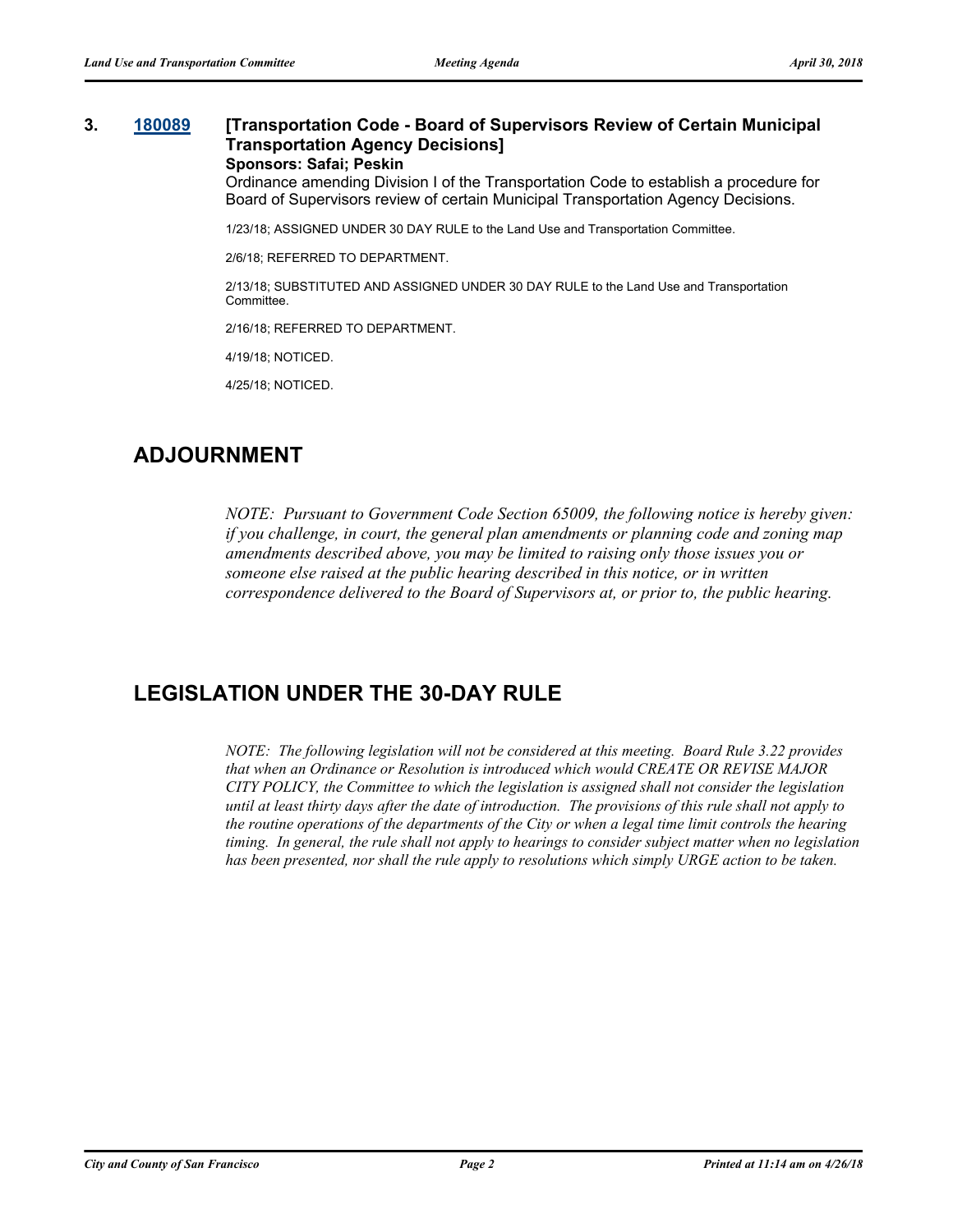### **[180282](http://sfgov.legistar.com/gateway.aspx?m=l&id=33151) [Dedication for Public Use - Brewster Street Extension Project]**

Ordinance dedicating the Brewster Street extension consisting of improvements on portions of Brewster Street and Martin Avenue in the Bernal Heights neighborhood to public use, declaring this area as shown on official Public Works drawings as open public right-of-way, and designating it for street and roadway purposes; establishing official sidewalk widths, public right-of-way widths, and street grades in connection with the Brewster Street extension; accepting the Brewster Street extension for City maintenance and liability; accepting a Public Works Order recommending dedication and acceptance of Brewster Street extension; authorizing official acts in connection with this Ordinance; affirming the Planning Department's determination under the California Environmental Quality Act; and making findings of consistency with the General Plan, and the eight priority policies of Planning Code, Section 101.1. (Public Works)

3/14/18; RECEIVED FROM DEPARTMENT.

4/3/18; ASSIGNED UNDER 30 DAY RULE to the Land Use and Transportation Committee.

### **[180319](http://sfgov.legistar.com/gateway.aspx?m=l&id=33188) [Planning Code - Cannabis Retail and Medical Cannabis Dispensaries in Chinatown]**

#### **Sponsors: Peskin; Kim, Breed, Tang and Fewer**

Ordinance amending the Planning Code to prohibit Cannabis Retail and Medical Cannabis Dispensaries in the Chinatown Mixed Use Districts; affirming the Planning Department's determination under the California Environmental Quality Act; making findings of consistency with the General Plan, and the eight priority policies of Planning Code, Section 101.1; and making findings of public necessity, convenience, and welfare under Planning Code, Section 302.

4/3/18; ASSIGNED UNDER 30 DAY RULE to the Land Use and Transportation Committee.

4/11/18; REFERRED TO DEPARTMENT.

## **[180320](http://sfgov.legistar.com/gateway.aspx?m=l&id=33189) [Planning Code - Catering as an Accessory Use in Neighborhood Commercial Districts]**

#### **Sponsor: Safai**

Ordinance amending the Planning Code to allow Catering as an Accessory Use to Limited Restaurants in Neighborhood Commercial Districts under certain conditions; affirming the Planning Department's determination under the California Environmental Quality Act; making findings of consistency with the General Plan, and the eight priority policies of Planning Code, Section 101.1; and making findings of public necessity, convenience, and welfare pursuant to Planning Code, Section 302.

4/3/18; ASSIGNED UNDER 30 DAY RULE to the Land Use and Transportation Committee.

4/11/18; REFERRED TO DEPARTMENT.

#### **[180364](http://sfgov.legistar.com/gateway.aspx?m=l&id=33233) [Planning Code - Affordable Housing Projects on Undeveloped Lots in Service/Arts/Light Industrial Districts] Sponsor: Kim**

Ordinance amending the Planning Code to permit Affordable Housing on undeveloped lots in Service/Arts/Light Industrial (SALI) Zoning Districts; affirming the Planning Department's determination, under the California Environmental Quality Act; and making findings of consistency with the General Plan, and the eight priority policies of Planning Code, Section, 101.1, and findings of public necessity, convenience, and welfare under Planning Code, Section 302.

4/10/18; ASSIGNED UNDER 30 DAY RULE to the Land Use and Transportation Committee.

4/18/18; REFERRED TO DEPARTMENT.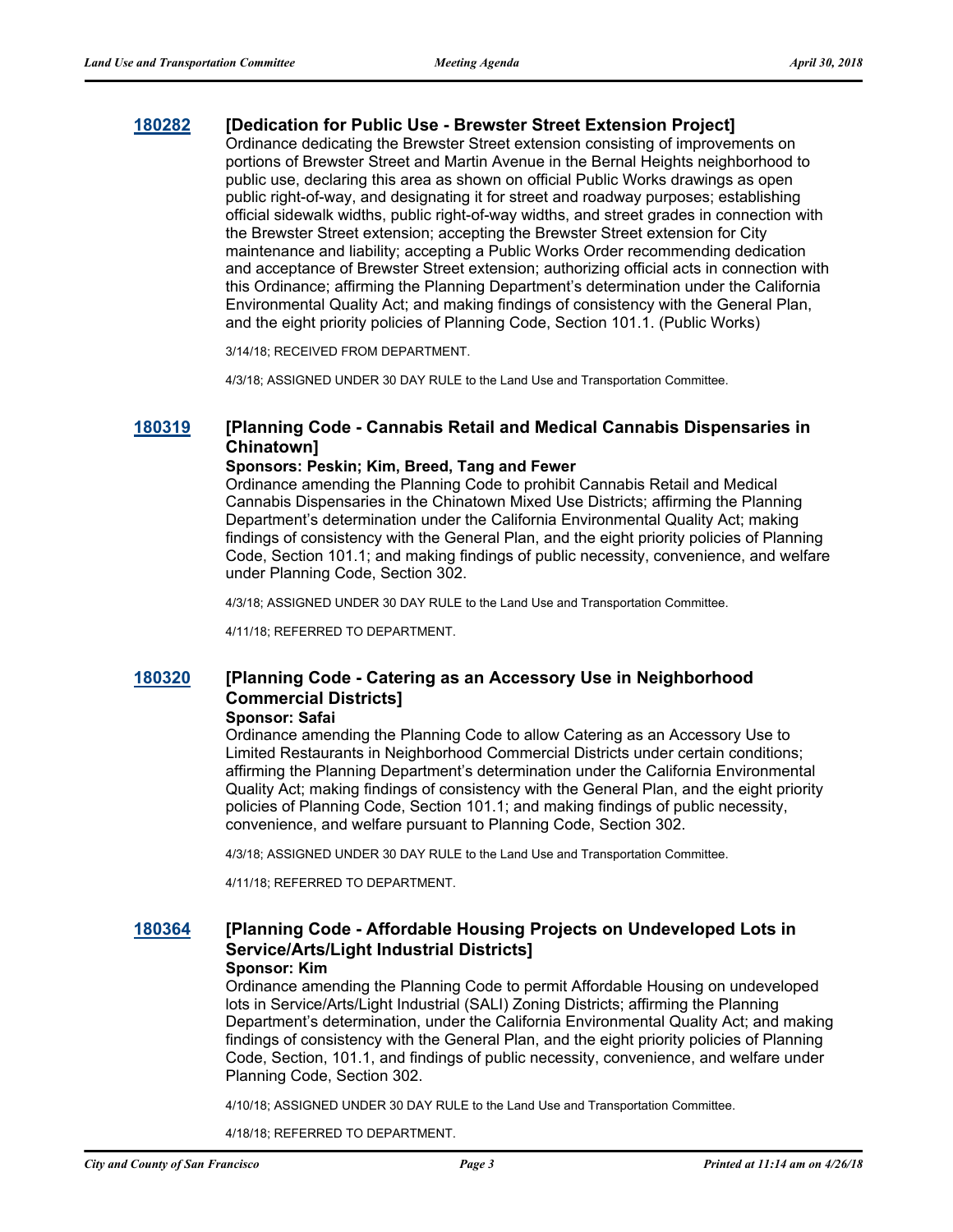## **[180387](http://sfgov.legistar.com/gateway.aspx?m=l&id=33256) [Planning Code - Landmark Designation of 234-246 First Street (aka Phillips Building)]**

### **Sponsor: Kim**

Ordinance amending the Planning Code to designate 234-246 First Street (aka Phillips Building), in Assessor's Parcel Block No. 3736, Lot No. 006, as a Landmark under Article 10 of the Planning Code; affirming the Planning Department's determination under the California Environmental Quality Act; and making findings of consistency with the General Plan, and with the eight priority policies of Planning Code, Section 101.1, and findings of public necessity, convenience, and welfare under Planning Code, Section 302.

4/17/18; ASSIGNED UNDER 30 DAY RULE to the Land Use and Transportation Committee.

### **[180388](http://sfgov.legistar.com/gateway.aspx?m=l&id=33257) [Planning Code, Zoning Map - 2101 Lombard Street Special Use District] Sponsor: Stefani**

Ordinance amending the Planning Code and the Zoning Map to establish the 2101 Lombard Street Special Use District; affirming the Planning Department's determination under the California Environmental Quality Act; and making findings of consistency with the General Plan, and the eight priority policies of Planning Code, Section 101.1, and findings of public necessity, convenience, and welfare under Planning Code, Section 302.

4/17/18; ASSIGNED UNDER 30 DAY RULE to the Land Use and Transportation Committee.

4/23/18; REFERRED TO DEPARTMENT.

### **[180389](http://sfgov.legistar.com/gateway.aspx?m=l&id=33258) [Planning Code, Zoning Map - Amend Zoning Map and Abolish Legislated Setback on 19th Avenue Between Quintara and Rivera Streets] Sponsor: Tang**

Ordinance amending the Planning Code by abolishing a nine-foot legislated setback on the west side of 19th Avenue between Quintara Street and Rivera Street, and revising the Zoning Map to rezone from RH-1 (Residential, House; One-Family) to RM-2 (Residential, Mixed; Moderate Density) Assessor's Parcel Block No. 2198, Lot No. 031 (1021 Quintara Street), and to rezone from RH-2 (Residential, House; Two-Family) to RM-2 (Residential, Mixed; Moderate Density) Assessor's Parcel Block No. 2198, Lot No. 001 (located at the intersection of 19th Avenue and Quintara Street), Lot No. 033 (2121-19th Avenue), Lot No. 034 (2145-19th Avenue), and Lot No. 037 (2115-19th Avenue); adopting findings under the California Environmental Quality Act; and making findings of consistency with the General Plan, and the eight priority policies of Planning Code, Section 101.1, and findings of public necessity, convenience, and welfare under Planning Code, Section 302.

4/17/18; ASSIGNED UNDER 30 DAY RULE to the Land Use and Transportation Committee.

4/24/18; REFERRED TO DEPARTMENT.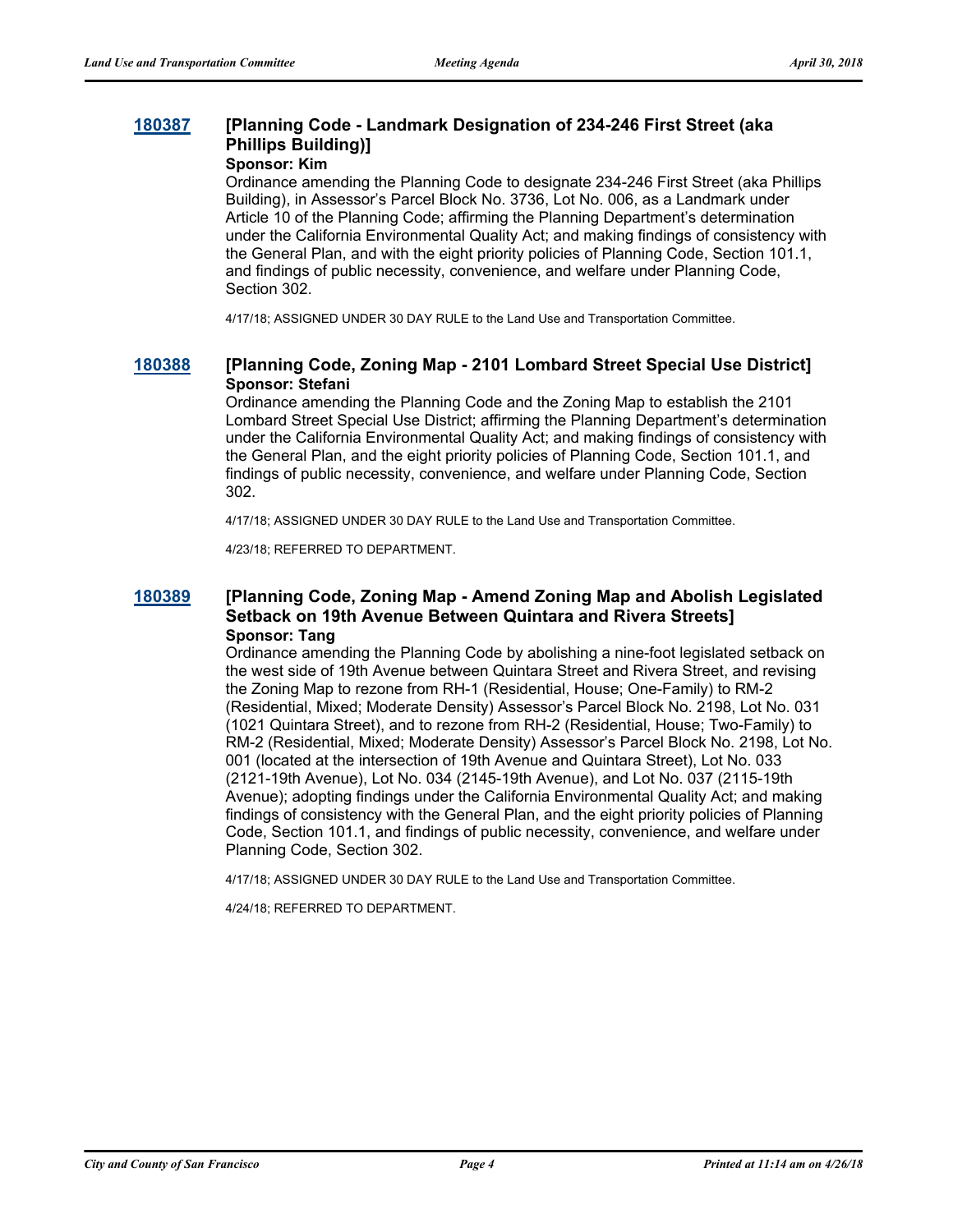#### **[Planning Code - Review for Downtown and Affordable Housing Projects; Notification Requirements; Review of Alterations to Historical Landmarks and in Conservation Districts] 180423**

#### **Sponsor: Mayor**

Ordinance amending the Planning Code to streamline affordable housing project review by eliminating a Planning Commission Discretionary Review hearing for 100% affordable housing projects upon delegation by the Planning Commission; to provide for Planning Department review of large projects located in C-3 (Downtown Commercial) Districts and for certain minor alterations to Historical Landmarks and in Conservation Districts; to consolidate, standardize, and streamline notification requirements and procedures, including required newspaper notice, in Residential, Commercial, and Mixed-Use Districts; and affirming the Planning Department's determination under the California Environmental Quality Act, making findings of consistency with the General Plan, and the eight priority policies of Planning Code, Section 101.1, and adopting findings of public necessity, convenience, and welfare under Planning Code, Section 302.

4/24/18; ASSIGNED UNDER 30 DAY RULE to the Land Use and Transportation Committee.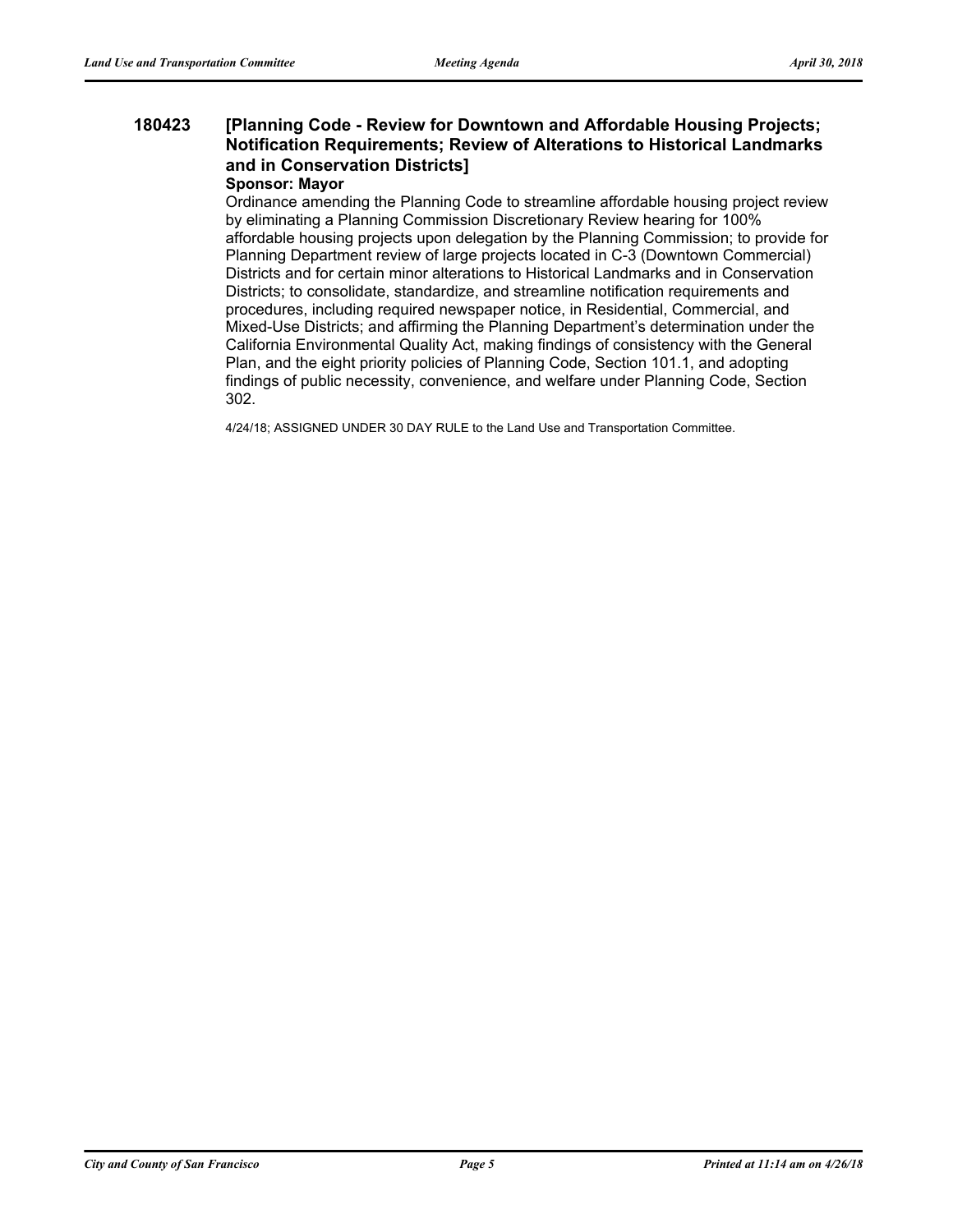### **Agenda Item Information**

Each item on the Consent or Regular agenda may include the following documents:

1) Legislation, 2) Budget and Legislative Analyst report,

3) Department or Agency cover letter and/or report, 4) Public correspondence

Items will be available for review at City Hall, 1 Dr. Carlton B. Goodlett Place, Room 244, Reception Desk.

### **Meeting Procedures**

The Board of Supervisors is the legislative body of the City and County of San Francisco. The Board has several standing committees where ordinances and resolutions are the subject of hearings at which members of the public are urged to testify. The full Board does not hold a second public hearing on measures which have been heard in committee.

Board procedures do not permit: 1) persons in the audience to vocally express support or opposition to statements by Supervisors or by other persons testifying; 2) ringing and use of cell phones, pagers, and similar sound-producing electronic devices; 3) bringing in or displaying signs in the meeting room; and 4) standing in the meeting room.

Each member of the public will be allotted the same maximum number of minutes to speak as set by the President or Chair at the beginning of each item or public comment, excluding City representatives, except that public speakers using interpretation assistance will be allowed to testify for twice the amount of the public testimony time limit. If simultaneous interpretation services are used, speakers will be governed by the public testimony time limit applied to speakers not requesting interpretation assistance. Members of the public who want a document placed on the overhead for display should clearly state such and subsequently remove the document when they want the screen to return to live coverage of the meeting.

IMPORTANT INFORMATION: The public is encouraged to testify at Committee meetings. Persons unable to attend the meeting may submit to the City, by the time the proceedings begin, written comments regarding the agenda items. These comments will be made a part of the official public record and shall be brought to the attention of the Board of Supervisors. Written communications should be submitted to the Clerk of the Board or Clerk of the Committee: 1 Dr. Carlton B. Goodlett Place, Room 244, San Francisco, CA 94102. Communications not received prior to the hearing may be delivered to the Clerk of the Board or Clerk of the Committee at the hearing and you are encouraged to bring enough copies for distribution to all of its members.

LAPTOP COMPUTER FOR PRESENTATIONS: Contact City Hall Media Services at (415) 554-7490 to coordinate the use of the laptop computer for presentations. Presenters should arrive 30 minutes prior to the meeting to test their presentations on the computer.

COPYRIGHT: System content that is broadcasted live during public proceedings is secured by High-bandwidth Digital Content Protection (HDCP), which prevents copyrighted or encrypted content from being displayed or transmitted through unauthorized devices. Members of the public who utilize chamber digital, audio and visual technology may not display copyrighted or encrypted content during public proceedings.

AGENDA PACKET: Available for review in the Office of the Clerk of the Board, City Hall, 1 Dr.Carlton B Goodlett Place, Room 244, or on the internet at http://www.sfbos.org/meetings. Meetings are cablecast on SFGovTV, the Government Channel 26. For DVD copies and scheduling call (415) 554-4188.

LANGUAGE INTERPRETERS: Requests must be received at least 48 hours in advance of the meeting to help ensure availability. Contact Peggy Nevin at (415) 554-5184. AVISO EN ESPAÑOL: La solicitud para un traductor debe recibirse antes de mediodía de el viernes anterior a la reunion. Llame a Peggy Nevin at (415) 554-5184. Paunawa: Ang mga kahilingan ay kailangang matanggap sa loob ng 48 oras bago mag miting upang matiyak na matutugunan ang mga hiling. Mangyaring tumawag ka sa (415) 554-5184.